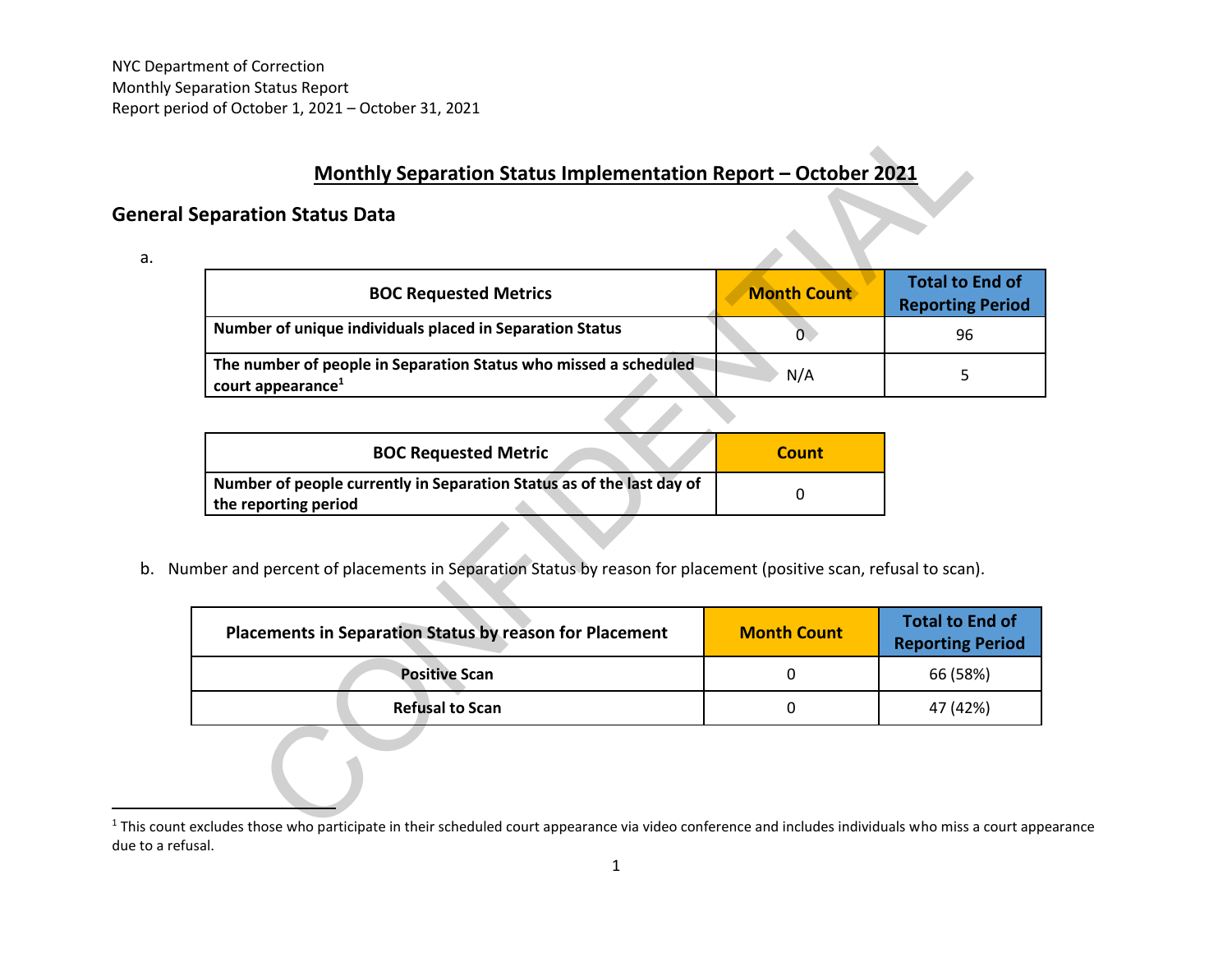c. Number of unique individuals with multiple placements in Separation Status disaggregated by number of placements.

| <b>Unique Individuals with Multiple Placements</b> | <b>Total to End of</b><br><b>Reporting Period</b> |
|----------------------------------------------------|---------------------------------------------------|
| 2 Placements                                       | 15                                                |
| <b>3 Placements</b>                                |                                                   |

d. Number of people removed from Separation Status during the reporting period, in total and disaggregated by removal reason.

| <b>Unique Individuals with Multiple Placements</b>                                                                                                                         | <b>Total to End of</b><br><b>Reporting Period</b> |                                                   |
|----------------------------------------------------------------------------------------------------------------------------------------------------------------------------|---------------------------------------------------|---------------------------------------------------|
| 2 Placements                                                                                                                                                               | 15                                                |                                                   |
| <b>3 Placements</b>                                                                                                                                                        | $\mathbf{1}$                                      |                                                   |
| people removed from Separation Status during the reporting period, in total and disaggregated by removal re<br>People removed disaggregated by removal reason <sup>2</sup> | <b>Month Count</b>                                | <b>Total to End of</b><br><b>Reporting Period</b> |
| <b>Cleared scanner</b>                                                                                                                                                     | N/A                                               | 109                                               |
| Removed for clinical evaluation and/or treatment                                                                                                                           | N/A                                               | $\overline{2}$                                    |
| <b>Discharged from custody</b>                                                                                                                                             | N/A                                               | $\mathbf 0$                                       |
| Other <sup>3</sup>                                                                                                                                                         | N/A                                               | $\overline{2}$                                    |
| <b>TOTAL:</b>                                                                                                                                                              | N/A                                               | 113                                               |
|                                                                                                                                                                            |                                                   |                                                   |

<sup>&</sup>lt;sup>2</sup> There were no individuals in Separation Status Housing as of the first day of the month and no individuals placed in the unit throughout the reporting period.

<sup>&</sup>lt;sup>3</sup> This category accounts for exigent circumstances and temporary removals.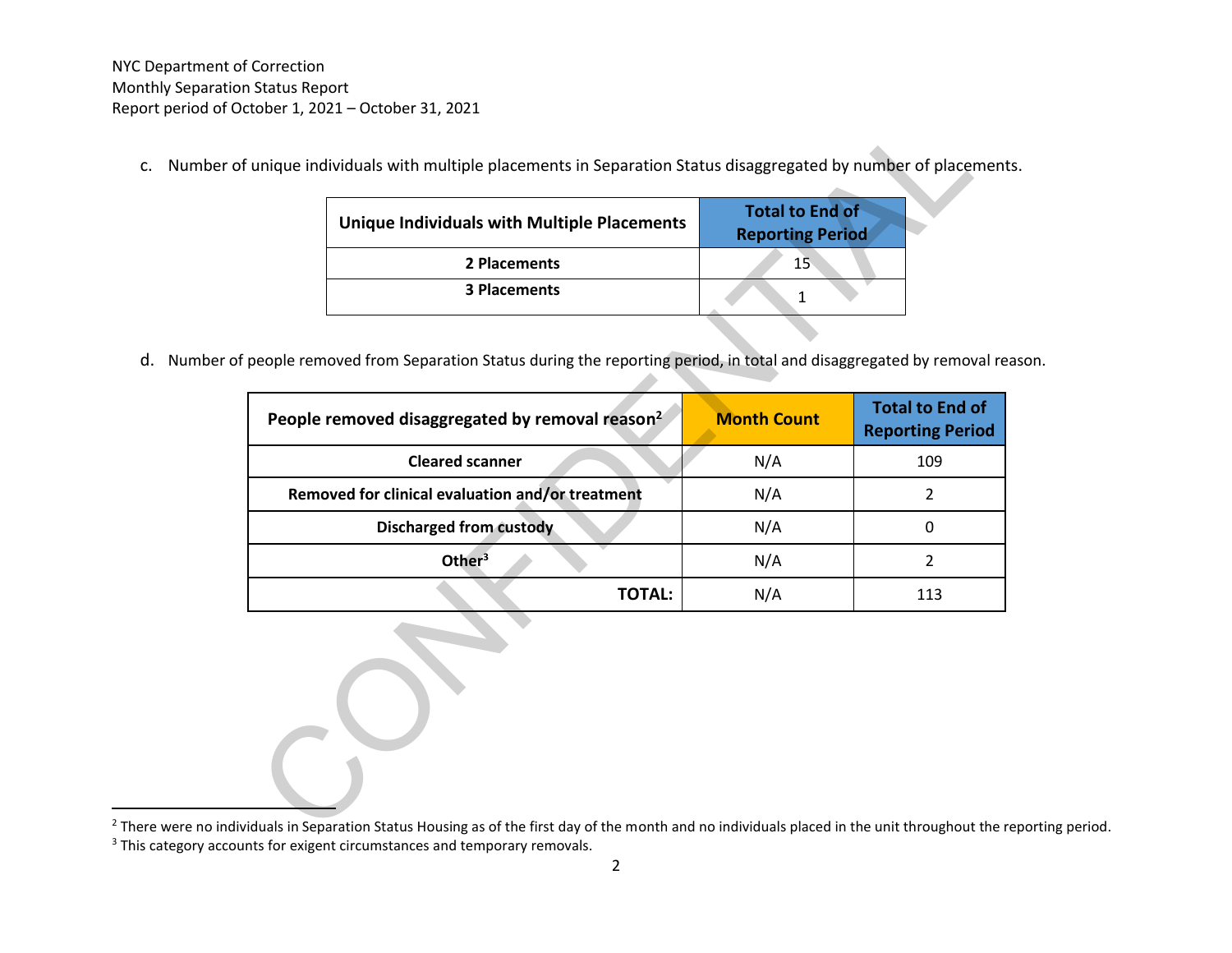NYC Department of Correction Monthly Separation Status Report Report period of October 1, 2021 – October 31, 2021

e. The Mean, Median, Min, Max length of stay in Separation Status (in hours), overall since start of the Department's use of Separation Status and by month.

|               | <b>Reporting Month</b>                   | <b>Overall to End of</b><br><b>Reporting Period</b> |
|---------------|------------------------------------------|-----------------------------------------------------|
| Mean          | N/A                                      | 33.8                                                |
| <b>Median</b> | N/A                                      | 21.5                                                |
| Min           | N/A                                      | 2.9                                                 |
| Max           | N/A                                      | 280.1                                               |
|               | <b>Time in Separation Status (hours)</b> |                                                     |
| <b>Mean</b>   | N/A                                      |                                                     |
| <b>Median</b> | N/A                                      |                                                     |
| Min           | N/A                                      |                                                     |

f. The Mean, Min, Max time in Separation Status for those still in Separation Status as of the last day of the reporting period.

| <b>Time in Separation Status (hours)</b> |
|------------------------------------------|
| N/A                                      |
| N/A                                      |
| N/A                                      |
| N/A                                      |
|                                          |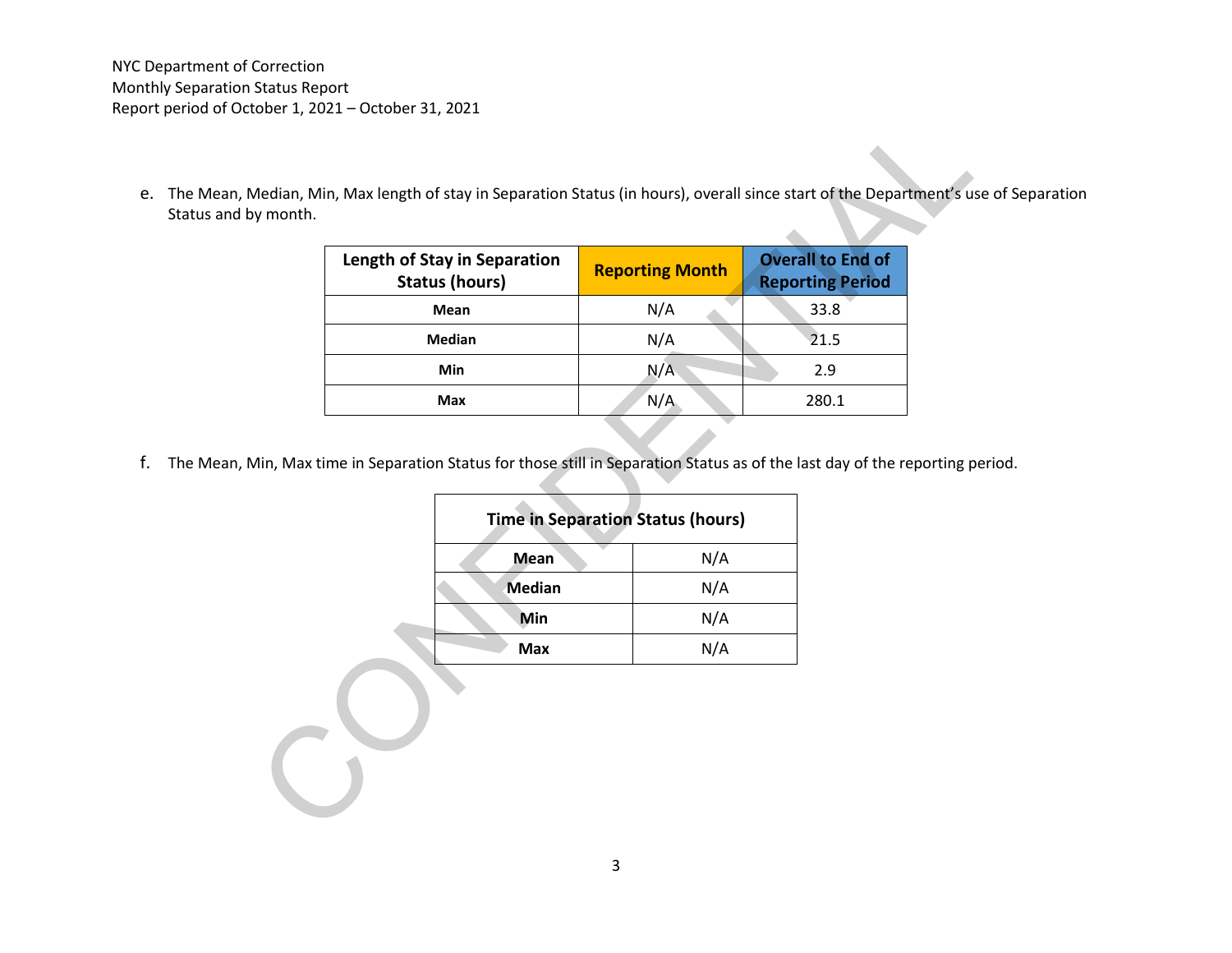NYC Department of Correction Monthly Separation Status Report Report period of October 1, 2021 – October 31, 2021

## **Contraband Data**

g. Number of contraband items recovered prior to a scan by the type of contraband recovered.

| ata<br>f contraband items recovered prior to a scan by the type of contraband recovered.                                                                                 |                    |                                                   |
|--------------------------------------------------------------------------------------------------------------------------------------------------------------------------|--------------------|---------------------------------------------------|
| <b>Contraband Items Recovered Prior to a Scan</b>                                                                                                                        | <b>Month Count</b> | <b>Total to End of</b><br><b>Reporting Period</b> |
| <b>Bladed Weapons</b>                                                                                                                                                    | $\mathbf 0$        | 16                                                |
| <b>Non-bladed Weapons</b>                                                                                                                                                | $\mathbf{0}$       | 14                                                |
| <b>Escape Contraband</b>                                                                                                                                                 | $\Omega$           | 0                                                 |
| <b>Drugs</b>                                                                                                                                                             | $\mathbf 0$        | 132                                               |
| <b>Other</b>                                                                                                                                                             | 0                  | 9                                                 |
| <b>TOTAL</b>                                                                                                                                                             | 0                  | 171                                               |
|                                                                                                                                                                          |                    |                                                   |
| f contraband items recovered after a positive scan without the use of Separation Status by the type of contra<br><b>Contraband Items Recovered After a Positive Scan</b> | <b>Month Count</b> | <b>Total to End of</b><br><b>Reporting Period</b> |
| <b>Bladed Weapons</b>                                                                                                                                                    | 4                  | 77                                                |
| <b>Non-bladed Weapons</b>                                                                                                                                                | 9                  | 103                                               |
| <b>Escape Contraband</b>                                                                                                                                                 | 0                  | 4                                                 |
| <b>Drugs</b>                                                                                                                                                             | $\mathbf 0$        | 67                                                |
| <b>Other</b>                                                                                                                                                             | 0                  | 91                                                |

h. Number of contraband items recovered after a positive scan without the use of Separation Status by the type of contraband recovered.

| <b>Contraband Items Recovered After a Positive Scan</b> | <b>Month Count</b> | <b>Total to End of</b><br><b>Reporting Period</b> |
|---------------------------------------------------------|--------------------|---------------------------------------------------|
| <b>Bladed Weapons</b>                                   | 4                  | 77                                                |
| <b>Non-bladed Weapons</b>                               | 9                  | 103                                               |
| <b>Escape Contraband</b>                                |                    | 4                                                 |
| <b>Drugs</b>                                            |                    | 67                                                |
| Other                                                   | 0                  | 91                                                |
| <b>TOTAL</b>                                            | 13                 | 342                                               |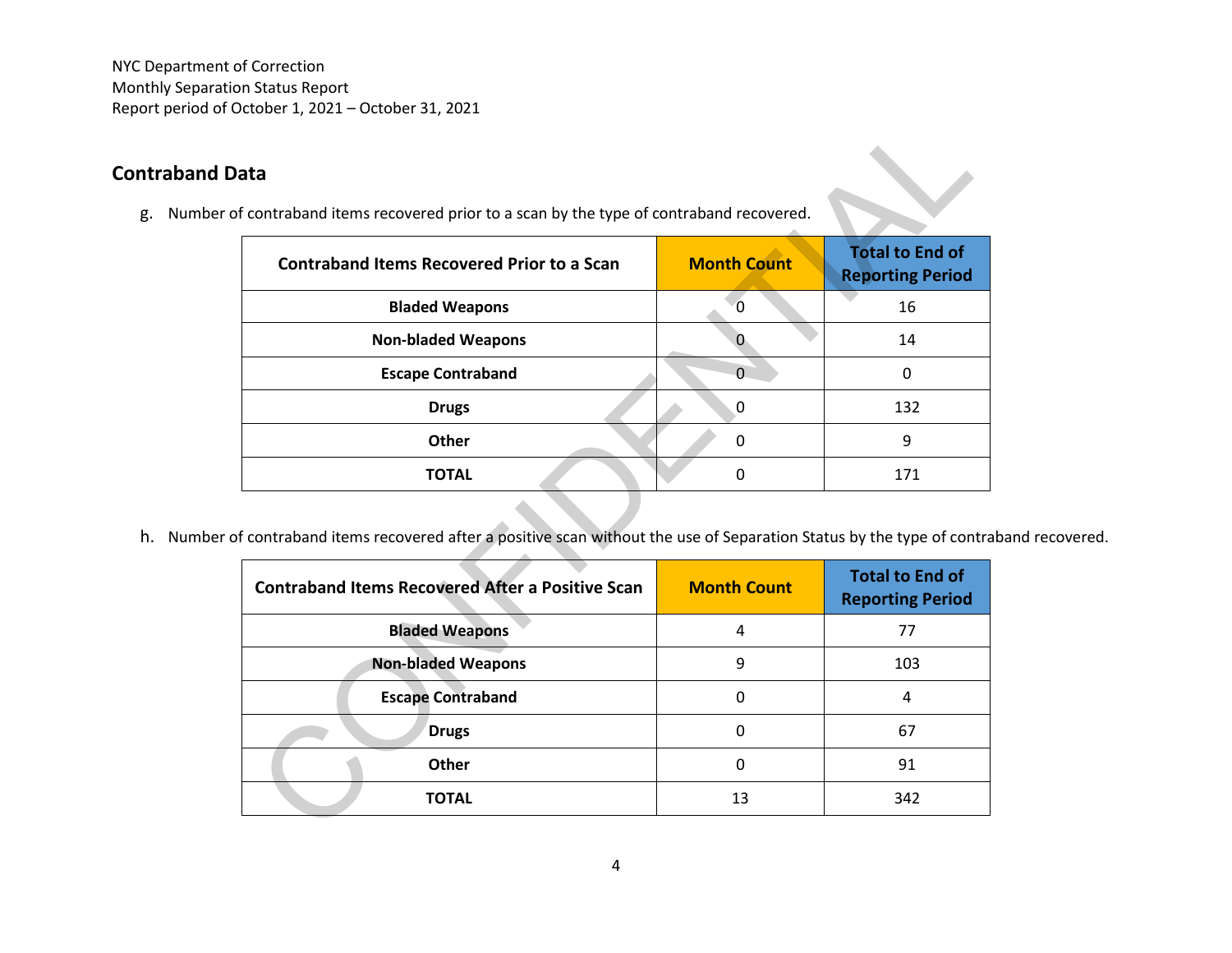NYC Department of Correction

Monthly Separation Status Report

Report period of October 1, 2021 – October 31, 2021

i. Number and percent of Separation Status placements with contraband recovered disaggregated by type of contraband recovered.

| Placements Resulting in Contraband Recovered <sup>45</sup> | <b>Month Count</b> | <b>Total to End of</b><br><b>Reporting Period</b> |
|------------------------------------------------------------|--------------------|---------------------------------------------------|
| <b>Bladed Weapons</b>                                      | N/A                | 15 (43%)                                          |
| <b>Non-bladed Weapons</b>                                  | N/A                | 9(26%)                                            |
| <b>Escape Contraband</b>                                   | N/A                | 0                                                 |
| <b>Drugs</b>                                               | N/A                | 1(3%)                                             |
| <b>Other</b>                                               | N/A                | 10 (29%)                                          |

j. Number of contraband items recovered from Separation Status by the type of contraband recovered.

| Placements Resulting in Contraband Recovered <sup>45</sup>                                                                                         | <b>Month Count</b> | Total to End of<br><b>Reporting Period</b>        |
|----------------------------------------------------------------------------------------------------------------------------------------------------|--------------------|---------------------------------------------------|
| <b>Bladed Weapons</b>                                                                                                                              | N/A                | 15 (43%)                                          |
| <b>Non-bladed Weapons</b>                                                                                                                          | N/A                | 9(26%)                                            |
| <b>Escape Contraband</b>                                                                                                                           | N/A                | $\mathbf 0$                                       |
| <b>Drugs</b>                                                                                                                                       | N/A                | 1(3%)                                             |
| <b>Other</b>                                                                                                                                       | N/A                | 10 (29%)                                          |
| f contraband items recovered from Separation Status by the type of contraband recovered.<br><b>Contraband Items Recovered in Separation Status</b> | <b>Month Count</b> | <b>Total to End of</b><br><b>Reporting Period</b> |
| <b>Bladed Weapons</b>                                                                                                                              | N/A                | 28                                                |
| <b>Non-bladed Weapons</b>                                                                                                                          | N/A                | 9                                                 |
| <b>Escape Contraband</b>                                                                                                                           | N/A                | 0                                                 |
| <b>Drugs</b>                                                                                                                                       | N/A                | 4                                                 |
| <b>Other</b>                                                                                                                                       | N/A                | 14                                                |

<sup>&</sup>lt;sup>4</sup> This table represents placements which resulted in contraband recovered. Contraband may have been recovered from individuals following placement, or recovered from the Separation Status unit following, or during an individual's placement.

<sup>&</sup>lt;sup>5</sup> During this reporting period, there were 0 individuals in Separation Status Housing and therefore, 0 placements resulted in contraband recovered. In total to date, 32 placements have resulted in contraband recovered. Placements which result in the recovery of contraband items that fall under more than one contraband type are each counted within their respective category .